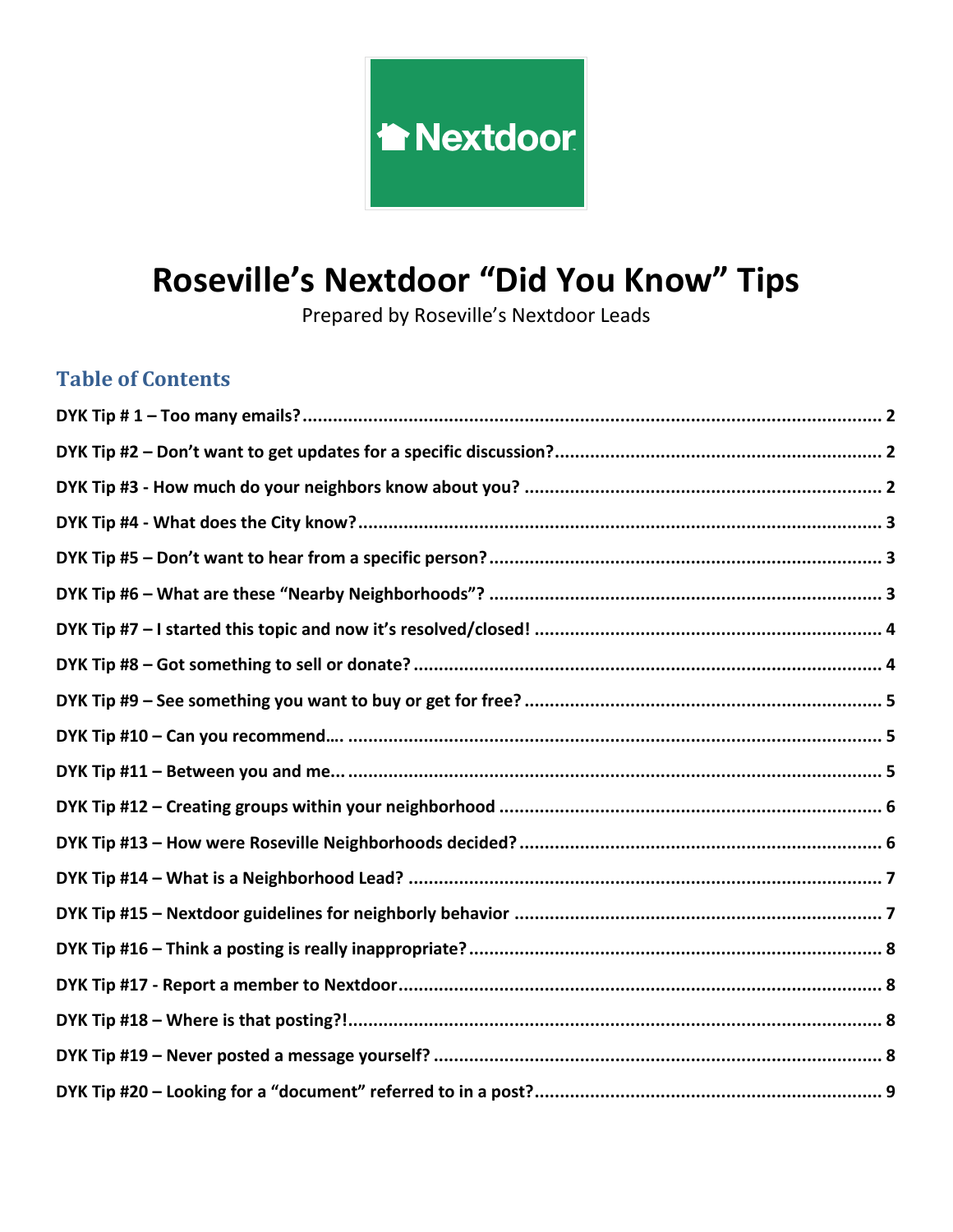See Nextdoor's official tips page at https://help.nextdoor.com/

### <span id="page-1-0"></span>**DYK Tip # 1 – Too many emails?**

Did you know you have lots of control over the number of emails you receive? Maybe you love hearing from Nearby Neighborhoods - maybe you don't? Want to know when neighbors have things to see or donate – or maybe you have enough stuff? You have lots of choices under your personal Settings, including:

**Thextdoor** 

- Choose to get emails immediately, daily or none at all by classifications
- Choose to see posts from your neighborhood only or to include Nearby Neighborhoods
- Choose the topics you want to see Crime versus Classifieds, etc.
- Many more…

To update your settings, in the upper right hand corner, click on your name, then choose "Settings". You will be on the "Email" tab.

You can also make changes on the mobile versions, but you have more options by going online. See Nextdoor's page on [How to change your email settings.](https://help.nextdoor.com/customer/portal/articles/805310-changing-your-email-settings)

### <span id="page-1-1"></span>**DYK Tip #2 – Don't want to get updates for a specific discussion?**

We've all been there. Enough already! I don't want to hear anymore about XYZ that others are *really* excited about. You can "Mute" any discussion. When you mute a discussion or post, the entire conversation is removed for you, and you won't get any more updates.

If you are online:

- Click on the arrow next to Reply
- Click Mute Discussion

On i-Phone or Android:

- Tap anywhere on the post.
- Scroll down to the bottom.
- Tap the three vertical squares or "…" icon at the bottom right of the post.
- Select Mute.

If you know of anyone who stopped using Nextdoor because of the volume of emails, please let them know that there are new features that can help.

<span id="page-1-2"></span>See Nextdoor's page on **How to mute a discussion**.

### **DYK Tip #3 - How much do your neighbors know about you?**

Besides controlling how much email you receive, you can also control how much of your personal information is shared. Under Settings and Privacy you can choose to share:

- your house number, or just your street name.
- show your profile to just your neighborhood or with nearby neighborhoods.
- Nearby neighborhoods can see your name, neighborhood and profile photo if you post a message to those neighborhoods, but you can choose to share other sections of your profile with them as well.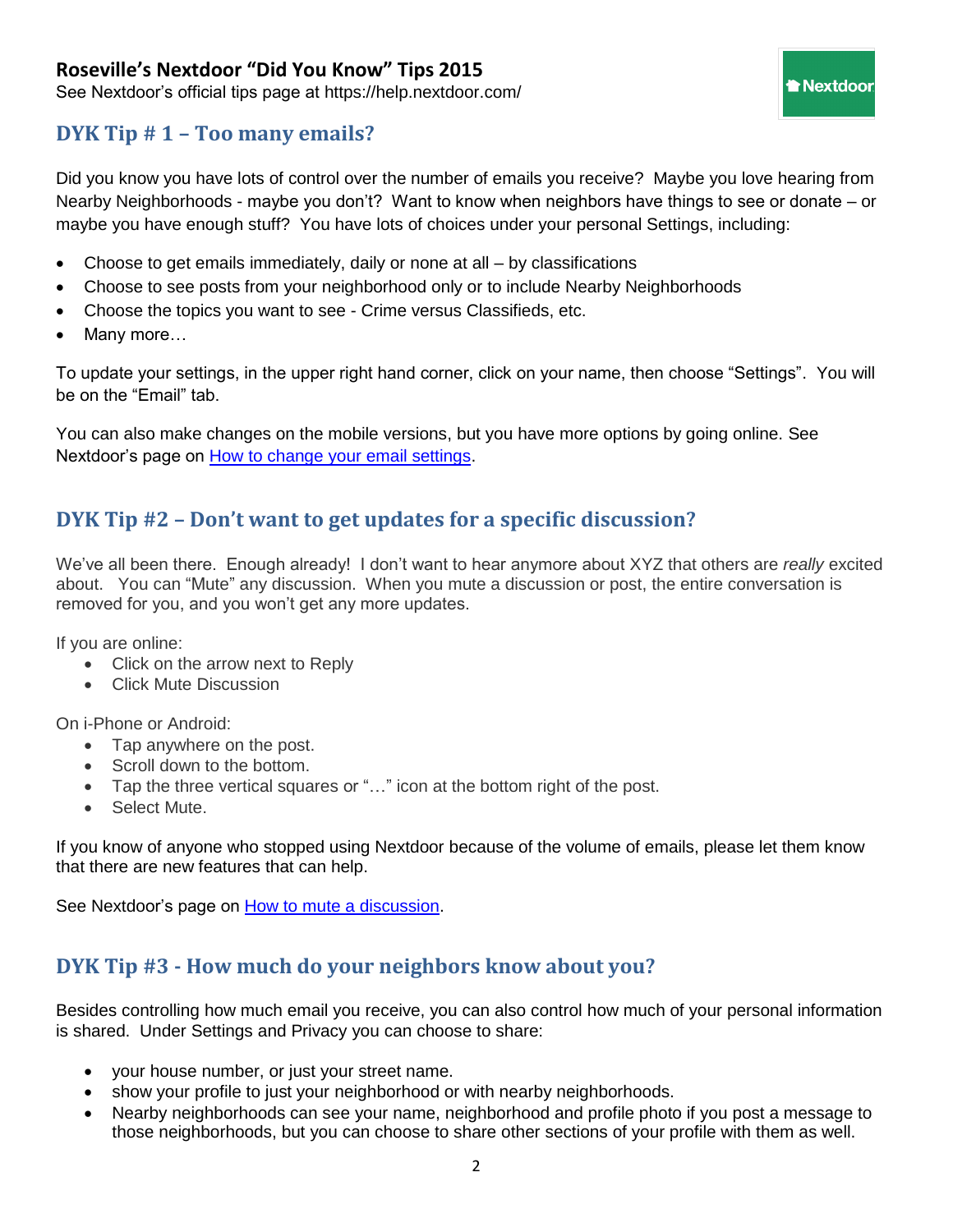See Nextdoor's official tips page at https://help.nextdoor.com/

To update your settings, in the upper right hand corner, click on your name, then choose "Settings", then the Privacy tab.

For i-Phone, click the More icon in the bottom right corner, then Settings, then Privacy.

For Android, tab Nextdoor in the top left corner, then the small gear icon next to your name, then Privacy.

For more information, go to<https://help.nextdoor.com/> and type "Privacy" in the Nextdoor search bar.

# <span id="page-2-0"></span>**DYK Tip #4 - What does the City know?**

This is a tool that is completely self-managed by residents. No one in the City can ever see any neighborhood postings *unless* they are also a resident of that neighborhood. If someone is a resident, that person can participate just like anyone else who lives in Roseville. Therefore it is very important to make sure that if you see a posting you think someone in the City should be aware of, remind members to contact the City through normal channels.

Thru the Nextdoor "City Program", the City of Roseville facilitated the establishment of neighborhoods in Roseville to ensure that everyone can be part of a neighborhood. This also gives the city the ability to send out messages to all or to select neighborhoods. The City has been very cautious to limit the number of postings they make. This is always a one way communication unless you choose to respond to a city post. If an individual responds to a City post, the City will in this particular instance, be able to see it.

The City can also get statistics on the number of members in each neighborhood, how many new members are added each month, and the number of postings in a neighborhood in the past 30 days. Since Nextdoor is selfmanaged by residents, we sometimes ask for this information when we are promoting Nextdoor in Roseville.

### <span id="page-2-1"></span>**DYK Tip #5 – Don't want to hear from a specific person?**

Mute 'em! If you mute someone, you (and only you) won't see their posts or comments anymore, and their content will be removed from your views. And the best part - they won't even know you did it!

To do it:

- Click on the person's name which opens his/her profile
- Click on the three dots **...** under his/her name. Note on Android phones, click three vertical squares.
- Click MUTE in the pop-up window to confirm.

<span id="page-2-2"></span>See more on Nextdoor's page on [How to mute a person you don't want to hear from.](https://help.nextdoor.com/customer/portal/articles/970285-muting-a-member-to-hide-their-content)

# **DYK Tip #6 – What are these "Nearby Neighborhoods"?**

Initially you could only connect with your neighborhood, but there were many reasons why members wanted to connect with a larger community, so Nextdoor added the Nearby Neighborhoods feature. With it, you can connect with other neighborhoods that are closest to you geographically.

But you may not want to connect with that many people! Under Settings you can:

- Restrict the list of neighborhoods you want include
- Specify how often you want to receive emails from Nearby Neighborhoods.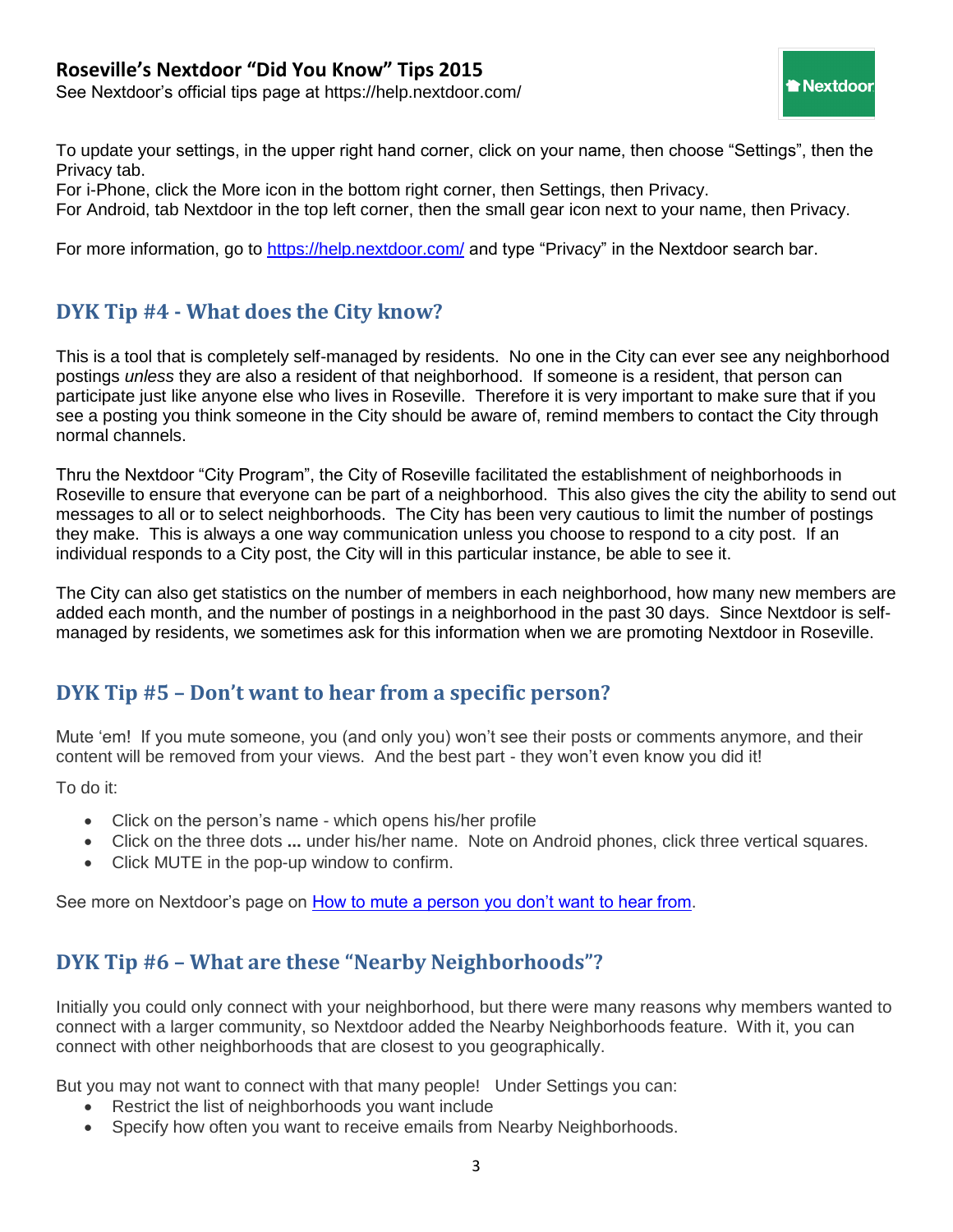See Nextdoor's official tips page at https://help.nextdoor.com/

Also anytime you post a message you choose whether you want to include Nearby Neighborhoods. Please be considerate in posting to Nearby Neighborhoods. Is your post relevant to everyone in all the neighborhoods? Only some? Due to the potential that some posts to nearby neighborhoods can reach over a thousand people, Nextdoor has a pop-up that allows you to reconsider and modify your selection before sending. Please take a moment and consider this option before posting.

Nextdoor

To update your Settings:

- in the upper right hand corner, click on your name
- choose "Settings"
- click on Nearby Neighborhoods tab.
- You will see the email settings immediately or you can click on [Personalize your list of nearby](https://rosevillelibrary.nextdoor.com/nearby_neighborhoods_prefs/)  [neighborhoods.](https://rosevillelibrary.nextdoor.com/nearby_neighborhoods_prefs/) On mobile devices there are a limited number of settings available.

For more information, go to <https://help.nextdoor.com/> and type "Nearby Neighborhoods" in the Nextdoor search bar.

# <span id="page-3-0"></span>**DYK Tip #7 – I started this topic and now it's resolved/closed!**

If you created a post and you got the answer to your original question, offered something for sale that's no longer available, found your cat, or just started a discussion that has gone off topic…Good news! As the poster (or a lead) you can close a discussion to prevent further comments. Your fellow members will thank you!

If you are online:

- 1. Click on the arrow next to Reply
- 2. Click Close Discussion

On i-Phone or Android:

- 3. Tap anywhere on the post.
- 4. Scroll down to the bottom.
- 5. Tap the three vertical squares or "…" icon at the bottom right of the post.
- <span id="page-3-1"></span>6. Select Close.

# **DYK Tip #8 – Got something to sell or donate?**

It's great to be able to sell and donate things to your neighbors instead of the whole world on a site like Craig's List. It might be hard to believe, but not everyone is interested in the details! Here are few tips if you are selling/donating:

- #1 Pick a Category when you post (Classified or Free Items). This is important because under "Settings" members can choose if they want to see these postings or how often.
- # 2 Tell people to use Private Message to respond to your post so everyone does not have to see the back and forth. This is a pet peeve for many so the more we can encourage and assist neighbors in getting familiar with this feature, the better.
- #3 When done, Close the post so people can no longer reply.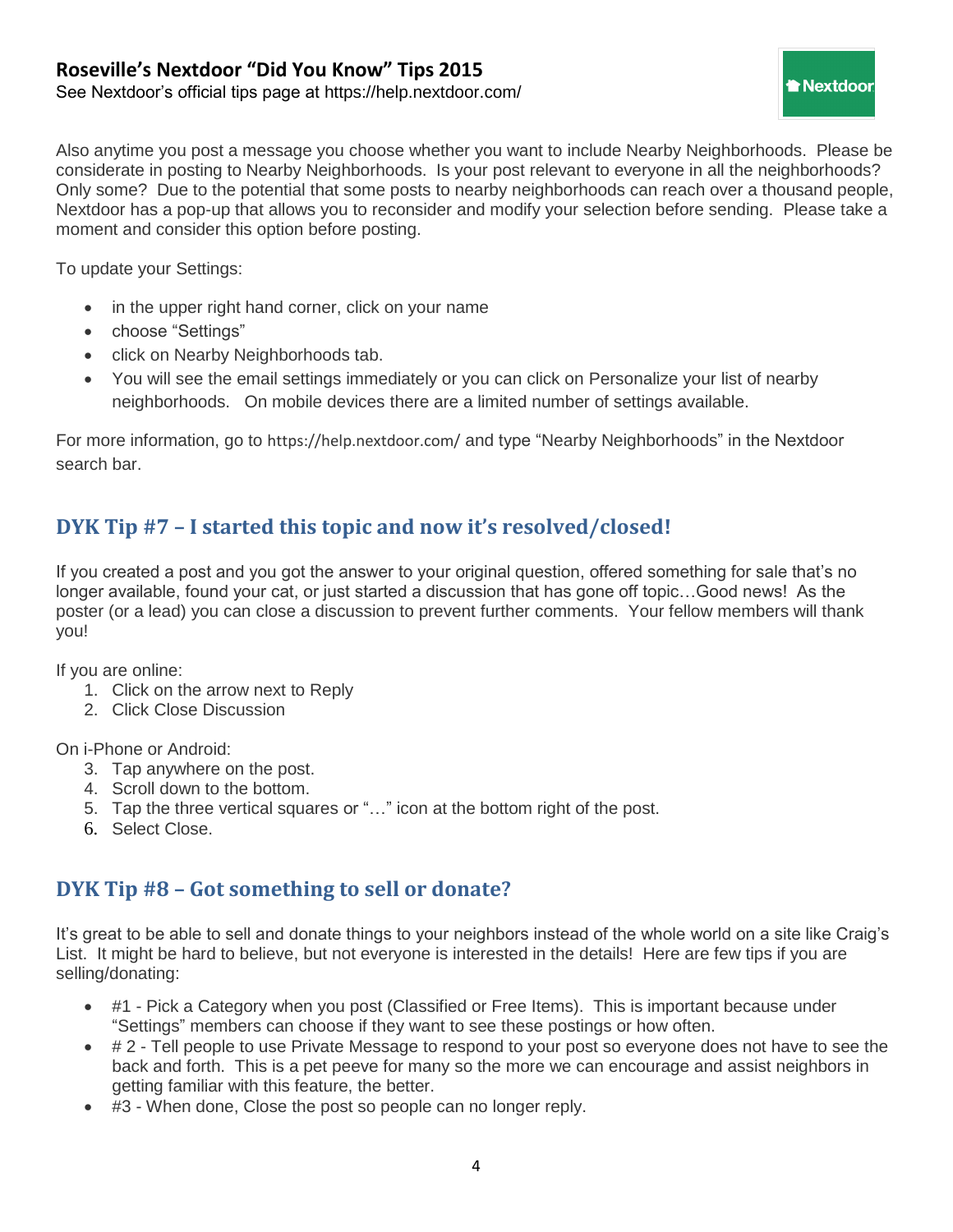See Nextdoor's official tips page at https://help.nextdoor.com/

### <span id="page-4-0"></span>**DYK Tip #9 – See something you want to buy or get for free?**

It's very exciting to find the perfect item for sale or free, isn't it? However, most of your neighbors aren't interested! Here are a couple of tips when you find an item that you might just have to have:

- # 1 Do NOT reply! Use "Private Message" to get information about the item and work out details.
- $\bullet\quad \# 2$  We hope the seller will Close the post, but if you notice people are still responding and you know you got the item, please do reply and let them know it found a good home.

**Nextdoor** 

# <span id="page-4-1"></span>**DYK Tip #10 – Can you recommend….**

Knowing who your neighbors recommend is my favorite use of Nextdoor. Sometimes I see a recommendation I want to remember for later, and there are lots of options here…

- 1. When you make a request, select the Category of Recommendation. Then everyone can find the posting under Recommendations on the left menu under Categories.
- 2. Bookmark the posting, so you can find it later.
	- a. On the post, next to "Reply", click on […]. Choose Bookmark.
	- b. You can find all your Bookmarks by clicking your name in upper right corner.
- 3. Use Search Feature. At the very top in the Search box, type "handyman", "accountant" or anything else, and all related postings will display.

For more information, see Nextdoor's pages on [Recommendations](https://help.nextdoor.com/customer/portal/articles/805321-adding-a-local-service-recommendation) and [Bookmarks.](https://help.nextdoor.com/customer/portal/articles/1659340-how-to-use-bookmarks)

### <span id="page-4-2"></span>**DYK Tip #11 – Between you and me...**

Did you know you don't have to reply to everyone? You can send a private message to one person. This is especially important if you are sharing any personal information to arrange for a babysitter or to pick up an item for sale, etc. If you send a private message, the member will receive it as an email. To send a private message:

If you are online:

- 1. Click on the arrow next to Reply
- 2. Click Close Discussion

On i-Phone or Android:

- 3. Tap anywhere on the post.
- 4. Scroll down to the bottom.
- 5. Tap the three vertical squares or "…" icon at the bottom right of the post.
- 6. Select Close.

You can also send a message to someone anytime by clicking on his/her name. That opens the person's profile, and there is an option to "Send a Private Message".

https://help.nextdoor.com/customer/portal/articles/970177-how-to-send-a-private-message?b\_id=98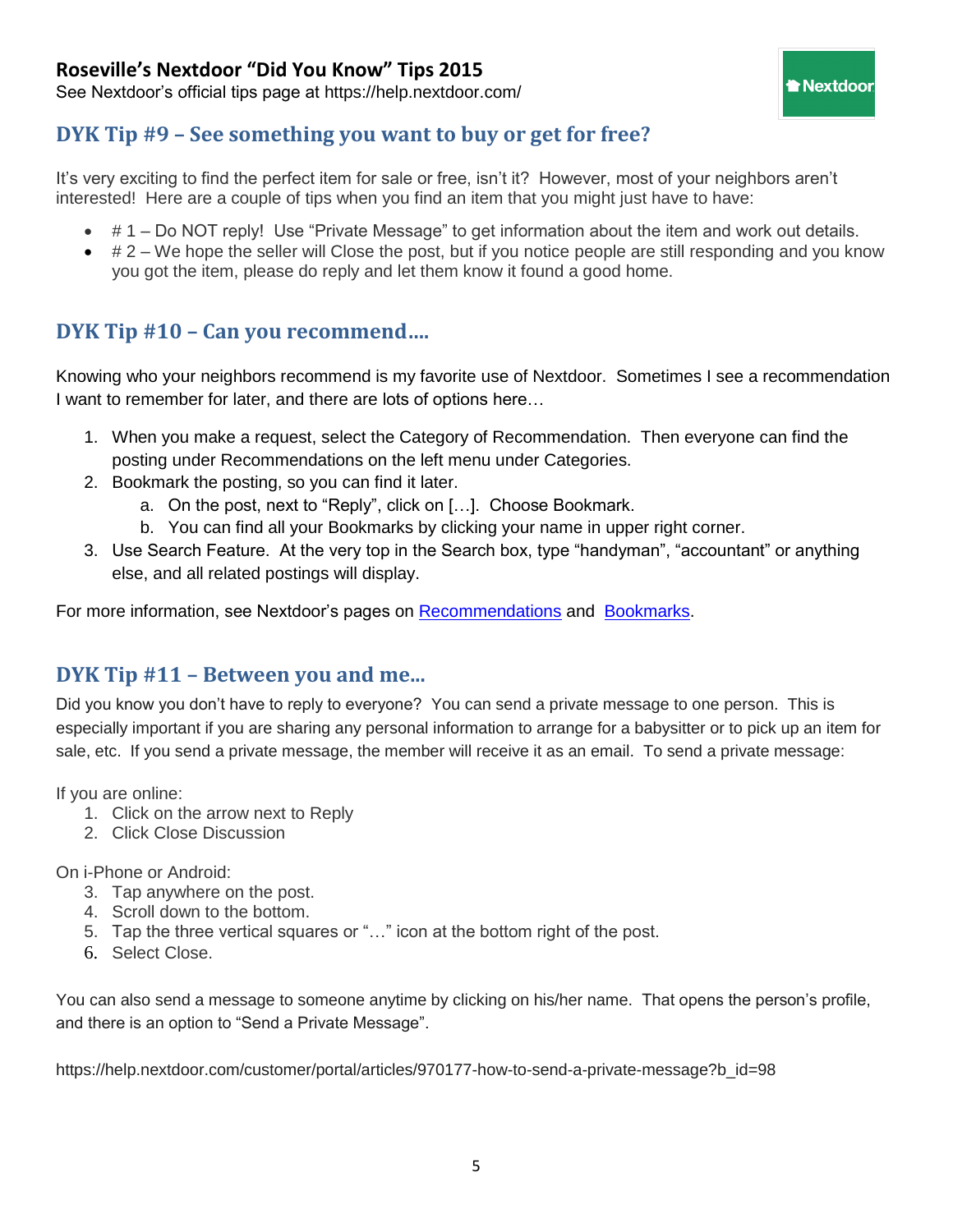See Nextdoor's official tips page at https://help.nextdoor.com/

# <span id="page-5-0"></span>**DYK Tip #12 – Creating groups within your neighborhood**

Anyone can create a group of neighbors for those who share the same interest so you can exchange messages with just the group members (instead of the whole neighborhood or nearby neighborhoods). Examples of groups might include neighborhood watch volunteers, book club members, residents of a specific block, cyclists, seniors, HOA members, bridge players, wine enthusiasts, or parents of toddlers. Some neighborhoods even use this for pet registries for use if a pet is lost. Your group can be public or private. Here are the differences between the two types:

Nextdoor

#### **Public groups**:

- Are open to anyone in the neighborhood.
- Allow any neighbor to join the group immediately, without waiting for approval.
- Allow any neighbor to read the group's messages or comment, whether or not they have joined.
- Have public member lists.

#### **Private groups:**

- Are limited to just the moderator adds or approves people a.
- Have messages which are only viewable by the members of the group.
- Have private member lists (except for the moderators who are always listed).

On the left hand side of the page towards the bottom, you will see an option for Groups. That is where you go to create a group. There's lots of information about Groups on the Nextdoor Support Site. Go to [https://help.nextdoor.com/,](https://help.nextdoor.com/) and type "Groups" for more information.

\*\*\*IMPORTANT NOTE ON GROUPS: Currently groups can only include members from your neighborhood. They cannot cross neighborhoods. According to the Nextdoor Leads Forum, they have plans to add cross neighborhood groups in the future (no date given).

# <span id="page-5-1"></span>**DYK Tip #13 – How were Roseville Neighborhoods decided?**

Ever wonder how the neighborhood borders were decided? Nextdoor has a "City Program". When the City of Roseville decided they wanted to facilitate neighborhood connections, they worked with Nextdoor to create the neighborhoods. Nextdoor had recommendations on the size (best between 750 & 1000 households), and boundaries (major streets). These criteria lined up with the Roseville Parks constellation boundaries and the fifteen (15) Roseville Neighborhoods were formed!

One major advantage to having the city decide the boundaries was that everyone in Roseville is in a neighborhood. As you can imagine, everyone has an opinion. Changes to boundaries of established neighborhoods, though possible, would be fraught with opinions. The good news is that in the time since the Roseville Neighborhoods were created, Nextdoor has added - and continues to add - new features to make it possible for people to connect within and outside of the neighborhood boundaries (e.g. public/private groups and Nearby Neighborhoods). Yes, for those asking, according to their National Leads Forum, they say they will add cross neighborhood groups at some point.

Interesting fact: As of September 2014, Nextdoor had over 49,000 neighborhoods!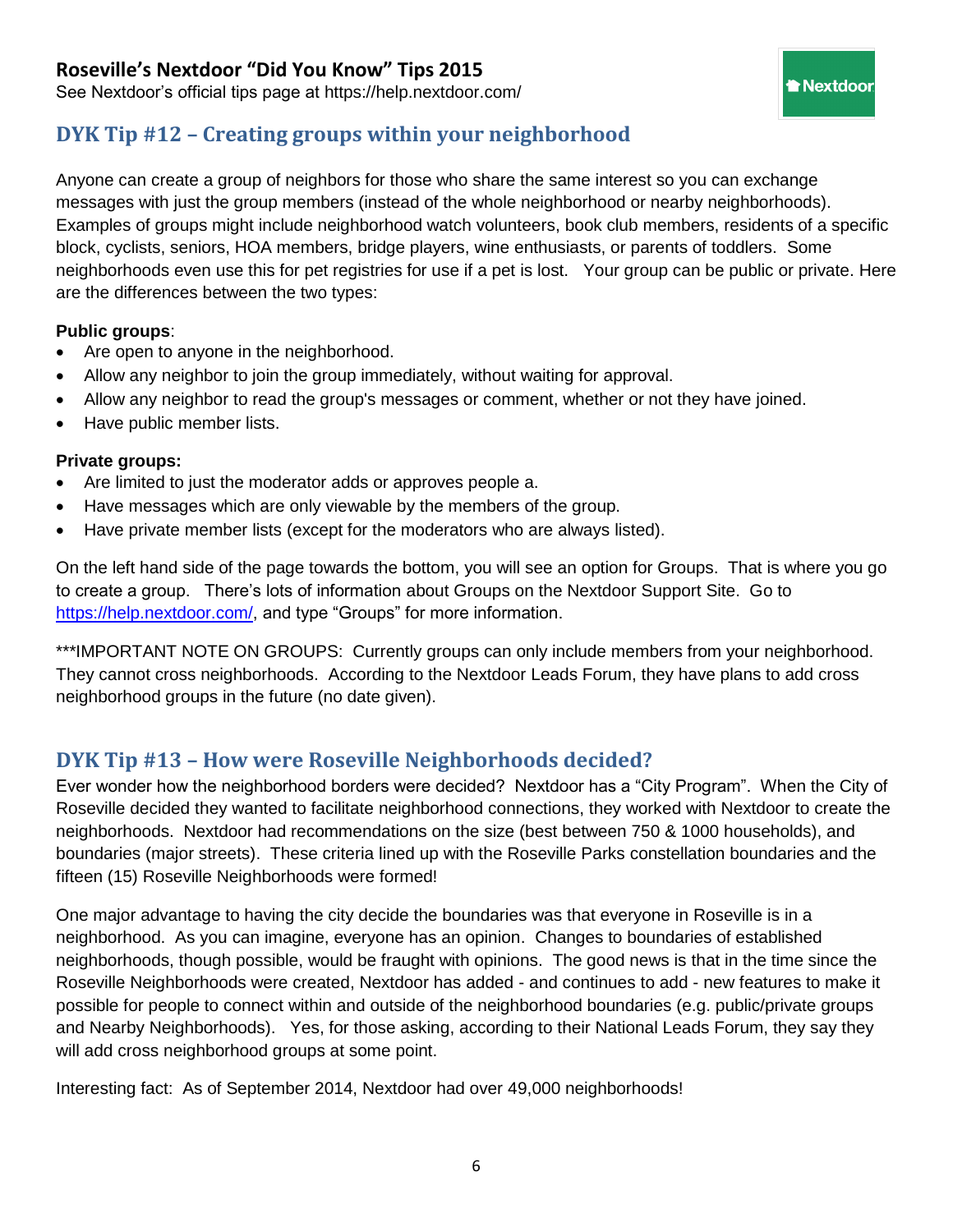See Nextdoor's official tips page at https://help.nextdoor.com/

# <span id="page-6-0"></span>**DYK Tip #14 – What is a Neighborhood Lead?**

Each Roseville Nextdoor neighborhood has 1 or more Leads. Most of the leads in Roseville were initially assigned automatically by Nextdoor because they were the most active inviters in each of the neighborhoods when the Nextdoor was launched by the City in 2012. Since that time, an existing lead may add other members of their neighborhoods as an additional Lead in their neighborhood. Nextdoor may also grant Lead status to members who request lead status based on the fact that they hold what Nextdoor describes as realworld leadership positions within the neighborhood (e.g. Neighborhood Association or Homeowners Associations leaders, Neighborhood Watch Captains, CERT leaders).

Nextdoor

The purpose of having leads is to have someone in each neighborhood who can verify that a request to join actually is from a resident living in the neighborhood, help with how-to questions, clarify notifications members receive or to advise on resolving disputes occurring in your Nextdoor neighborhood.

Don't know who the Leads are in your neighborhood? Go to the list of neighbors, and there is a tab labeled "Leads" and it also says "Lead" next to the person's name on the neighbor list.

Leads receive access to additional features and functionality in Nextdoor. For a tour of the features, click this link: [https://nextdoor.com/news\\_feed/?tour=leads](https://nextdoor.com/news_feed/?tour=leads)

# <span id="page-6-1"></span>**DYK Tip #15 – Nextdoor guidelines for neighborly behavior**

Guidelines are just that, but with 49,000 neighborhoods, Nextdoor has a lot of experience with what neighborly behavior looks like. Nextdoor says their mission is to use the power of technology to build stronger and safer communities everywhere. They hope to inspire each Nextdoor member to be a better neighbor. They challenge members to hold themselves, and each other, to the highest standard of neighborly behavior with these guidelines:

#### **Treat everyone with respect**

- Assume good intentions in others and give them the benefit of the doubt.
- Disagree without being disagreeable; focus on issues and do not engage in personal attacks.
- Practice moderation and do not over post in a way that dominates conversations.
- Send private messages or post to a Group when a limited audience is more appropriate.
- Refrain from using profanity or posting messages that will be perceived as discriminatory.

#### **Share helpful information**

- Answer fellow members' questions.
- Share information about crime and safety issues.
- Recommend local businesses and services (without spamming or inappropriate self-promotion).
- Sell, share, or give away personal items that you no longer want or need.
- Discuss community issues (but avoid campaigning).
- Spread the word about local events.
- Provide support to fellow members in need.

#### **Honestly represent yourself**

- Use your real name, not an alias, pseudonym, or abbreviation.
- Join as an individual not as a couple, family, or organization.
- Take the time to add a photo and to fill out your profile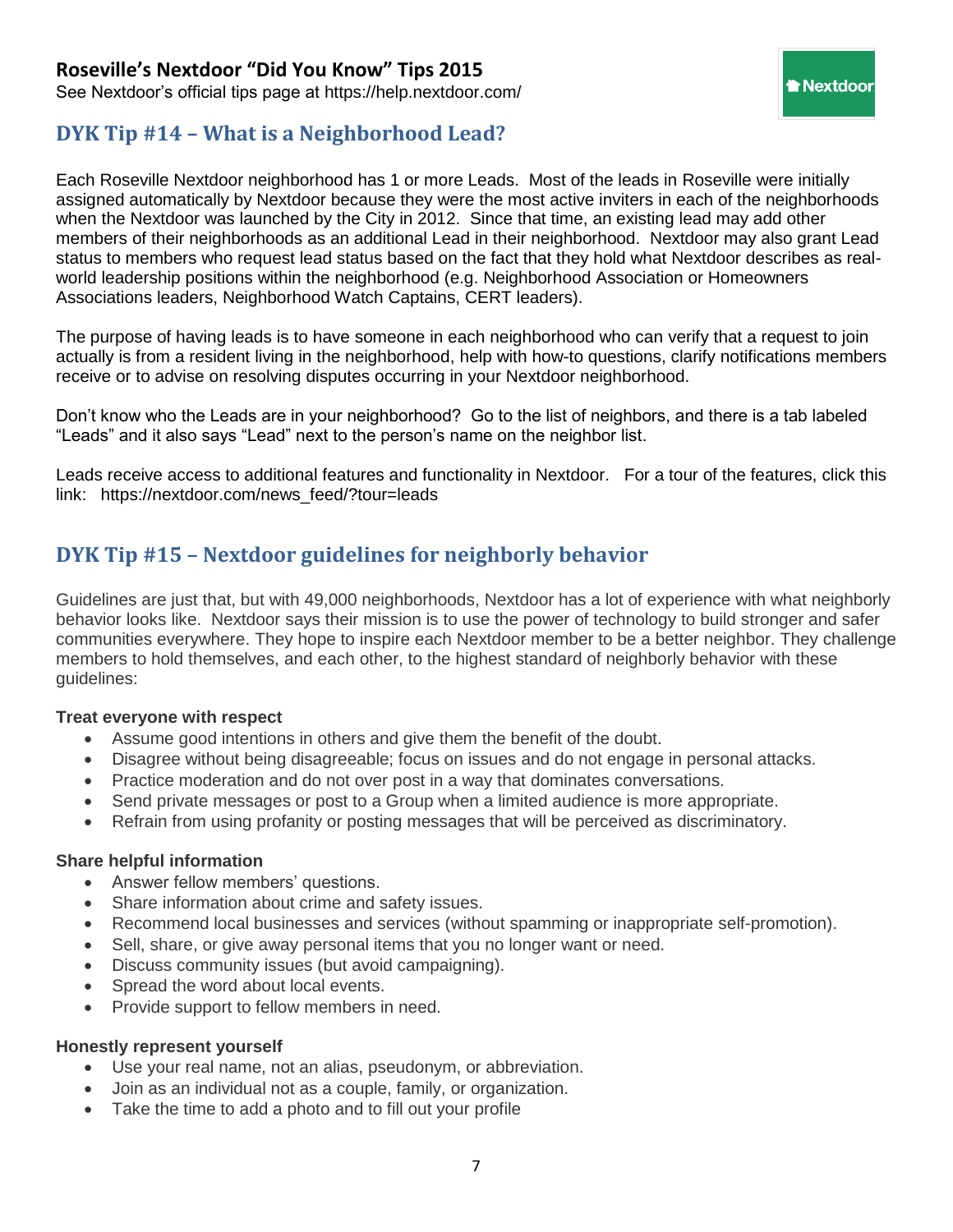See Nextdoor's official tips page at https://help.nextdoor.com/

# <span id="page-7-0"></span>**DYK Tip #16 – Think a posting is really inappropriate?**

Luckily we have had very little of this in Roseville - but just in case - you can flag a message, and your Neighborhood Lead can review the message, and if he/she decides it does not meet the Nextdoor Guidelines, the Lead can remove the message completely. The person will be told someone flagged his message, but not who flagged it.

Nextdoor

To do it:

- Click on the arrow next to Reply
- Click Flag

There is more detail on Flagging a post under Nextdoor Help: https://help.nextdoor.com/customer/portal/articles/1153496-flagging-a-post-or-reply?b\_id=98

# <span id="page-7-1"></span>**DYK Tip #17 - Report a member to Nextdoor**

To help ensure neighborhood security, if someone in your neighborhood is using a fake name, has duplicate accounts, or does not live at the address they've listed on their profile, or if it is a business or organization, we encourage you to report that member so Nextdoor can work with them to get their account updated. Currently all reports will be sent directly to Nextdoor Support for evaluation and resolution.

- Click on his/her name
- Click on the three dots **...** under his/her name (which gives you option of Report).
- Click REPORT
- Select a reason and provide additional details
- Click Report again.

See more information on [how and when to report a member](https://help.nextdoor.com/customer/portal/articles/1718570-how-and-when-to-report-a-nextdoor-member) on Nextdoor.

### <span id="page-7-2"></span>**DYK Tip #18 – Where is that posting?!**

Like finding your car keys, sometimes you just can't find something in Nextdoor that you know is there! It might be a posting about the ever popular handyman, or a post from a particular person, etc. Use Search! On the top of the page, in the Search box, enter a word or name, and voila! There you go!

<span id="page-7-3"></span>As far as I can tell, this feature is currently only available in the web browser version, not the mobile versions, but Nextdoor keeps adding new features, so you may see it in the future.

### **DYK Tip #19 – Never posted a message yourself?**

After all these tips, are you ready to post your first message? It is very easy to do.

At the top of your newsfeed, click in the box which says "Post a message, event or urgent alert to neighbors". It opens a window: